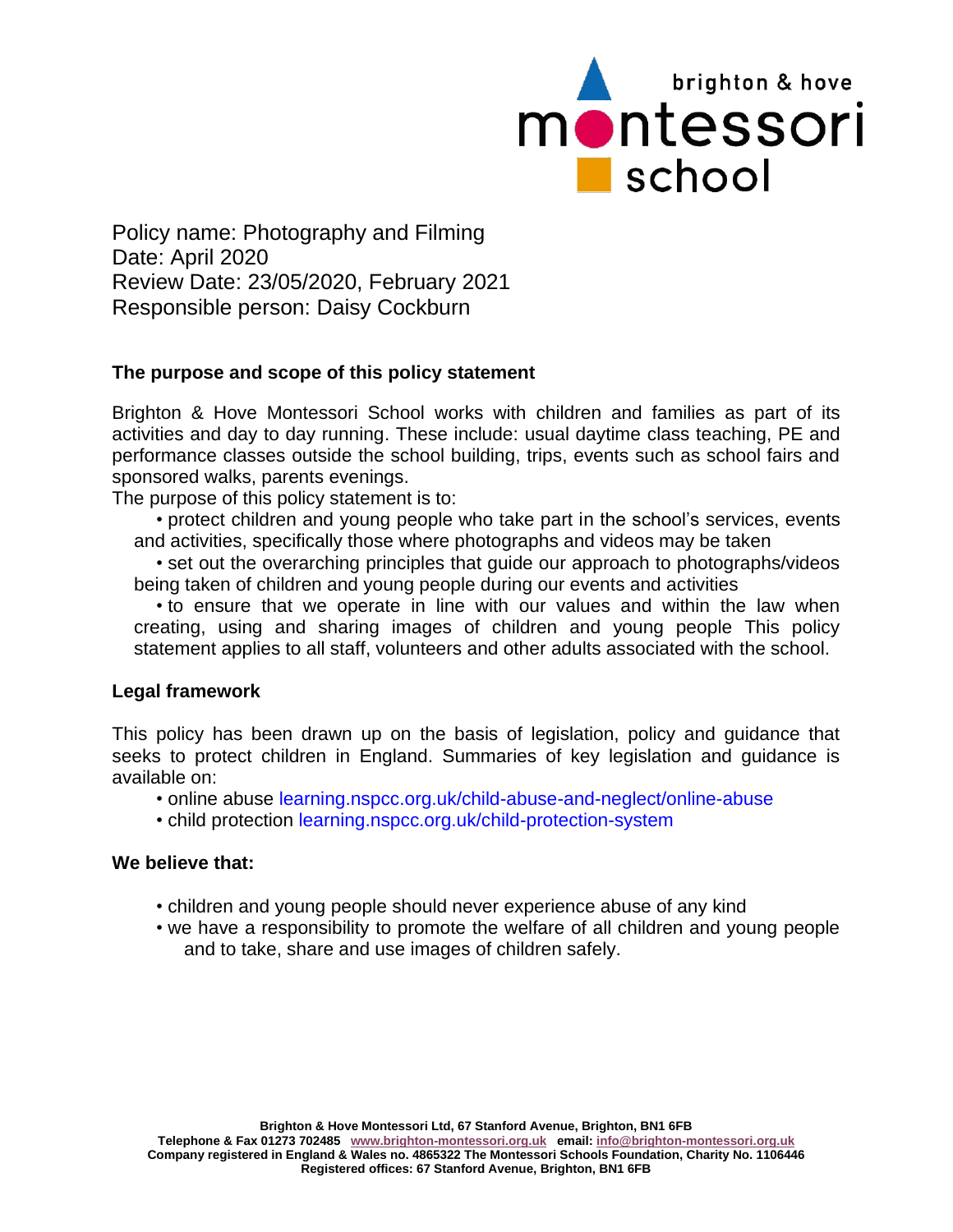## **We recognise that:**

- the welfare of the children and young people taking part in our activities is paramount
- children and their parents/carers have a right to decide whether their images are taken and how these may be used, regardless of age, disability, gender reassignment, race, religion or belief, sex or sexual orientation
- consent to take images of children is only meaningful when the children and their parents/carers understand the potential risks associated with the use and distribution of these images
- there are potential risks associated with sharing images of children online. More information about this is available from learning.nspcc.org.uk/researchresources/briefings/photography-sharing-images-guidance
- we all need to be continually working to ensure that policy and practice is based on a wide view of what may happen to pupils, not only in school but also beyond it. Recognising that school can still play a significant role in ensuring that the vulnerability of pupils in other parts of their lives is reduced.

## **We will seek to keep children and young people safe by:**

- always asking for written consent from a child and their parents or carers before taking and using a child's image
- not using, or changing the names of children whose images are being used in our published material whenever possible (and only using first names if we do need to identify them)
- never publishing personal information about individual children
- reducing the risk of images being copied and used inappropriately by:
- only using images of children in appropriate clothing (including safety wear if necessary)
- avoiding full face and body shots of children taking part in activities such as swimming where there may be a heightened risk of images being misused.
- using images that positively reflect young people's involvement in the activity.

We will ensure everyone involved in our organisation knows the procedures to follow to keep children safe including reporting the abuse or misuse of images of children.

We will ensure parents/carers understand that website and social media platforms can be viewed throughout the world and not just in the United Kingdom where UK law applies.

# **Photography and/or filming for personal use**

When children themselves, parents/carers or spectators are taking photographs or filming at our events and the images are for personal use, we will publish guidance about image sharing in the event programmes and/or announce details of our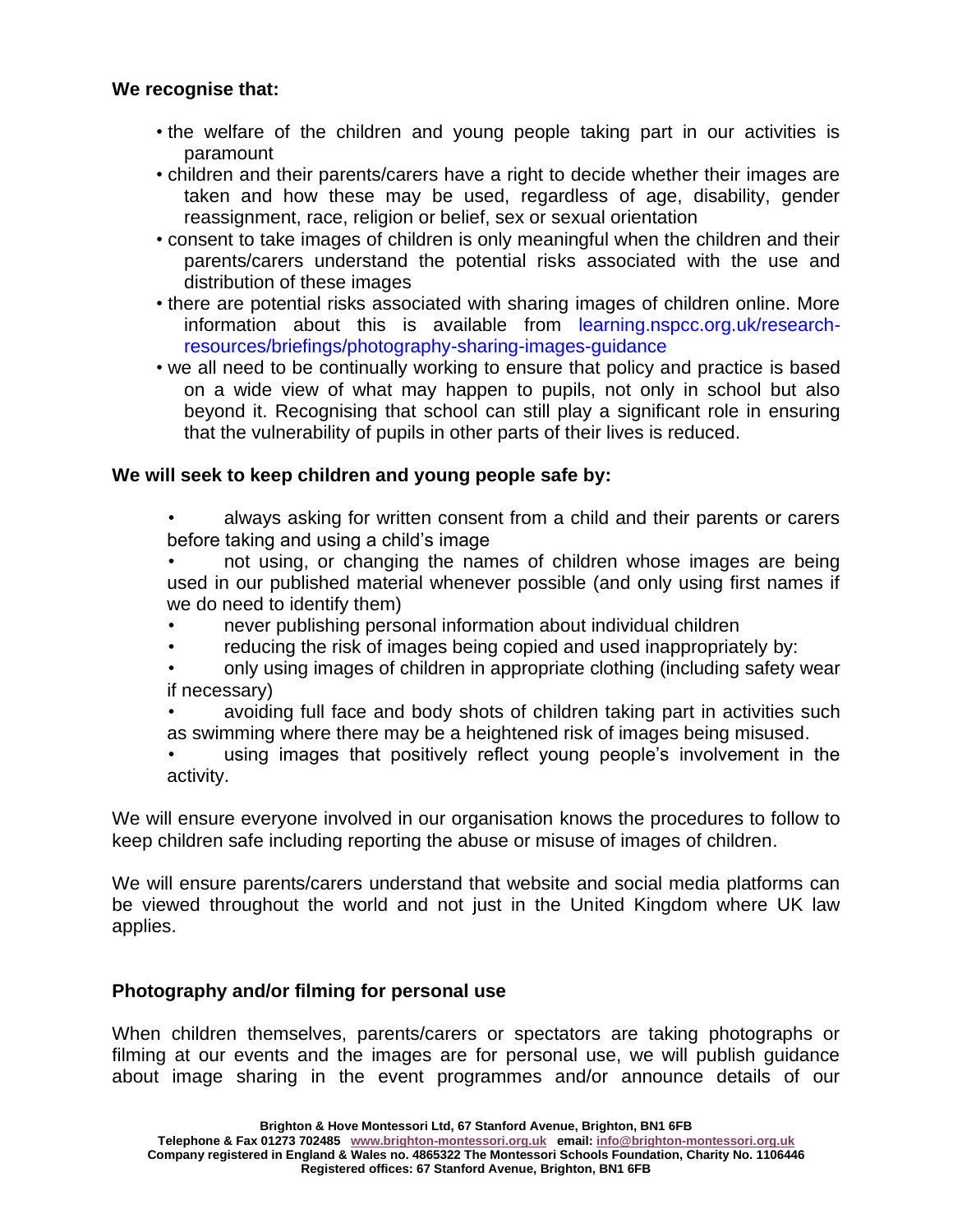photography policy before the start of the event. This includes:

• reminding parents/carers and children that they need to give consent for the school to take and use images of children

• asking for photos taken during the event not to be shared on social media and/or asking people to gain permission from children and their parents/carers before sharing photographs and videos that include them, as appropriate

• recommending that people check the privacy settings of their social media account to understand who else will be able to view any images they share

• reminding children, parents and carers who they can talk to if they have any concerns about images being shared, which should be the safeguarding lead who can guide them to this policy and deal with any issues.

## **Photography and/or filming for the school's use**

We recognise that our school personnel may use photography and filming as an aid in learning activities such as music or drama. However, children/young people and their parents/carers must be made aware that this is part of the programme and give written consent.

If we hire a photographer for one of our events, we will seek to keep children and young people safe by:

• providing the photographer with a clear brief about appropriate content and behaviour

- ensuring the photographer wears identification at all times
- informing children and parents/carers that a photographer will be at the event and ensuring they give written consent to images which feature their child being taken and shared

• not allowing the photographer to have unsupervised access to children

• not allowing the photographer to carry out sessions outside the event or at a child's home

• reporting concerns regarding inappropriate or intrusive photography following our child protection procedures.

# **Photography and/or filming for wider use**

If people such as local journalists, professional photographers (not hired by the school) or students wish to record one of our events and share the images professionally or in the wider world, they should seek permission in advance.

They should provide:

- the name and address of the person using the camera
- the names of children they wish to take images of (if possible)
- the reason for taking the images and/or what the images will be used for

• a signed declaration that the information provided is valid and that the images will only be used for the reasons given.

The school will verify these details and decide whether to grant permission for photographs/films to be taken. We will seek consent from the children who are the intended subjects of the images and their parents and inform the photographer of